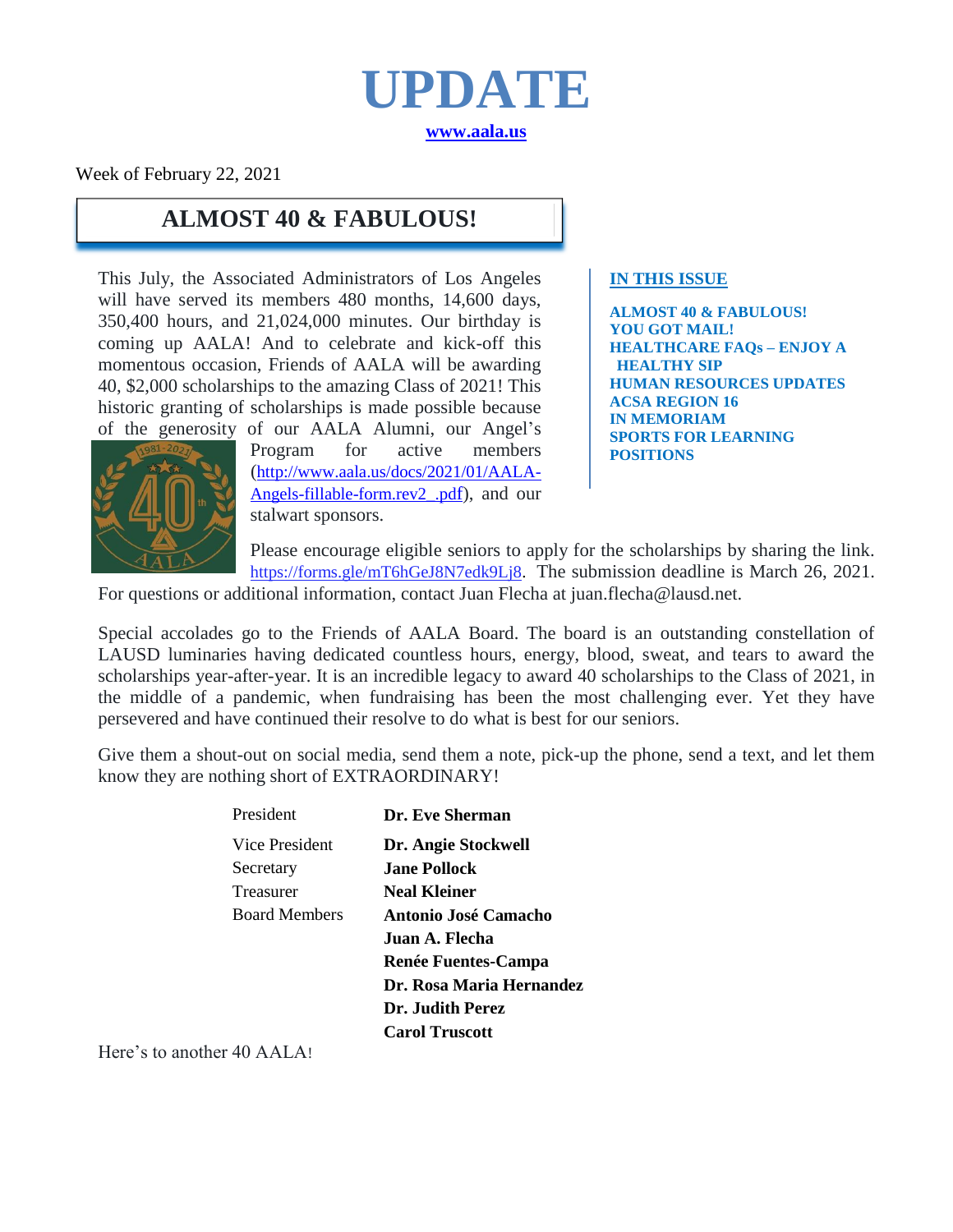## **YOU GOT MAIL!**

*Yes*, check your inbox for important mail on Friday, February 19. You should receive an email from SurveyMonkey with your AALA ballot to elect a new president and one-third of the Executive Board.

### **Why is this important? Here are just a few reasons:**

- Health care MOU will be negotiated for calendar years 2022 and 2023.
- School reopening will be a major issue in the fall, requiring vigilance to ensure AALA members are fully protected.
- Three-year successor contracts will be negotiated for certificated and classified by the new president and board.

#### **What should you do if you don't get the email with your ballot?**

- 1. Check your junk, bulk, and/or Spam mailbox(es) to see if your mail ended up there.
- 2. Do a search of your email using the descriptor "ballot."
- 3. Oops, are you an AALA member in good standing? Did you become an administrator in the last several years and forget to sign up as a dues-paying member? You can check your pay warrant to note if AALA dues are deducted. If not, we will send you a ballot after you sign up by clicking this link: [https://docs.google.com/forms/d/e/1FAIpQLSdZ\\_DMvGjsgCoxsxmQMEe-j](https://docs.google.com/forms/d/e/1FAIpQLSdZ_DMvGjsgCoxsxmQMEe-j-mJ75_PFrGieMFFhkMB78XsN4Q/viewform)[mJ75\\_PFrGieMFFhkMB78XsN4Q/viewform](https://docs.google.com/forms/d/e/1FAIpQLSdZ_DMvGjsgCoxsxmQMEe-j-mJ75_PFrGieMFFhkMB78XsN4Q/viewform)

If you did all of the above and still can't find your ballot, email [juan.flecha@lausd.net.](mailto:juan.flecha@lausd.net)

### **HEALTHCARE FAQs – ENJOY A HEALTHY SIP!**

Legend holds that Shennong, the second emperor of China, accidentally discovered tea in 2737 BC while sitting under a camellia tree. While heating a pot of water over a fire, twigs from the tree and dried camellia leaves fell into the boiling water, infusing it with an aromatic fragrance. Intrigued, Shennong tasted the refreshing brew, and sighed, "chá." Since the third century AD, tea has been touted as having medicinal qualities.

Tea was introduced in Portugal by Jesuit missionaries in the mid-16th century and spread rapidly to Holland, France, and the Baltic states. Tea arrived in America around 1650 to the Dutch settlement of New Amsterdam (later renamed New York). Because tea was so widely consumed by the settlers, in 1773, the English levied high taxes that gave rise to the Boston Tea Party revolt, signaling the beginning of the fight for independence.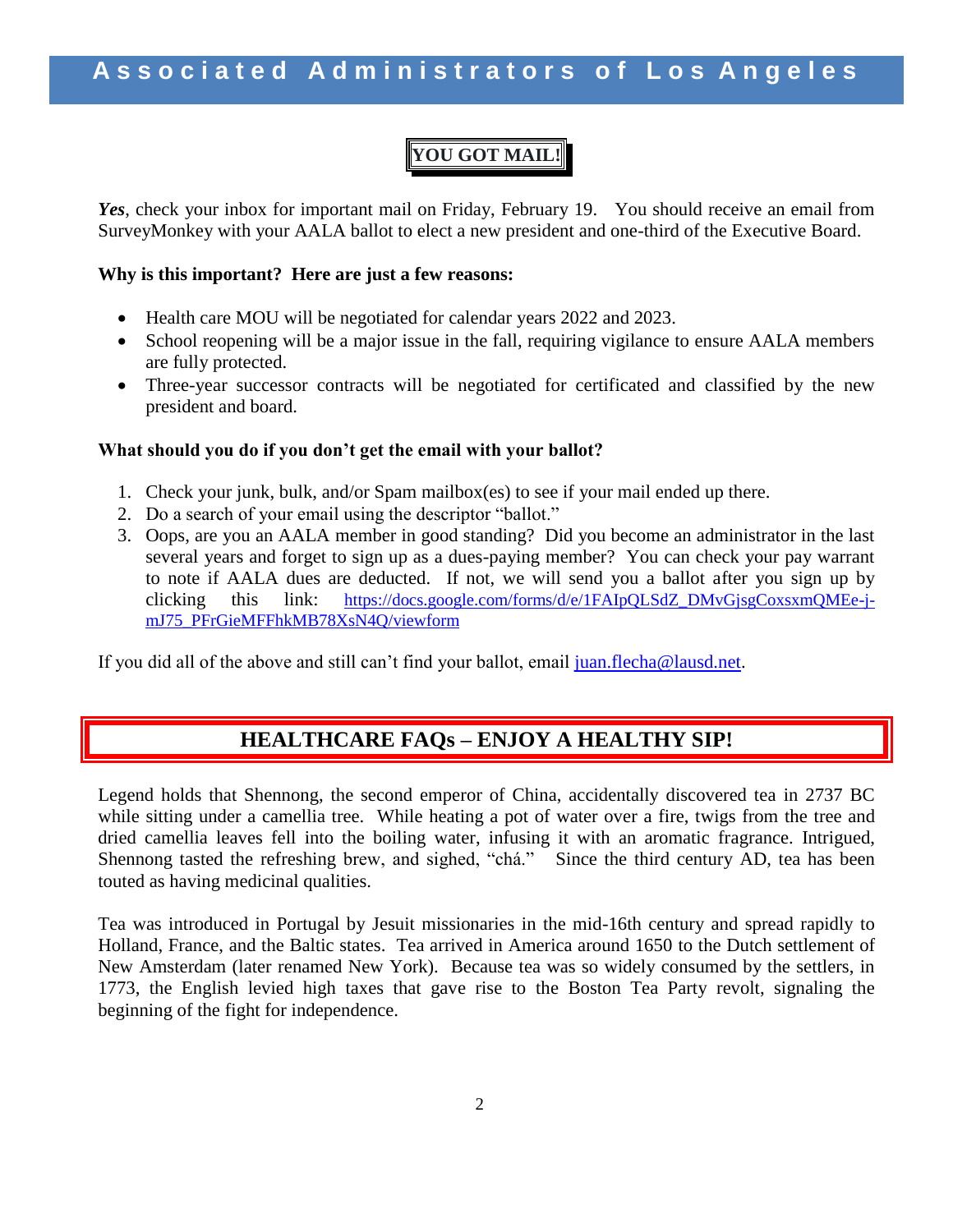### *HEALTHCARE FAQs (Cont.)*

#### **What has science learned about the medicinal effects of consuming tea?**

Here are some findings from research conducted over the last 30 years?

• There is a growing body of evidence that drinking black tea may regularly help reduce the onset of heart disorders and cancer, lower LDL cholesterol, high blood pressure, body weight, and decrease blood glucose. Improvements were shown with the daily consumption of three to four cups of black tea.



- Green tea, not black tea, has been shown to lower the rate of prostate cancer.
- Tea has also been associated with lowering the risk of depression. A study with a sample of 23,000 participants showed that drinking three cups of tea a day reduced the risk of depression by 37%.

#### **There are so many teas on the market today. Do all teas produce healthful effects?**

Most tea research focuses on green and black teas made from the processed leaf of *Camellia sinensis*. Teas differ in how they are produced and processed: black tea is fermented, green tea is nonfermented, and oolong tea is semifermented. These processes of drying and fermenting determine the chemical composition of tea. Teas are also rich in polyphenols—plant chemicals that give teas their distinct flavor and aroma, and may have health-promoting properties.

There is limited research on the health benefits of herbal teas and teas from fruits, seeds, or roots. Herbal teas do have lower concentrations of antioxidants than teas from *Camellia sinensis.* Most claims that herbal teas help shed pounds, stave off colds, and produce restful [sleep](http://www.webmd.com/sleep-disorders/default.htm) are largely unsupported. According to webmd.com, limited research findings include:

- Chamomile tea: Its antioxidants may help prevent complications from [diabetes,](http://www.webmd.com/diabetes/diabetes-health-check/default.htm) like loss of [vision](http://www.webmd.com/eye-health/default.htm) and nerve and [kidney](http://www.webmd.com/urinary-incontinence-oab/picture-of-the-kidneys) damage, and stunt the growth of cancer cells.
- Echinacea: Often touted as a way to fight the [common cold,](http://www.webmd.com/cold-and-flu/default.htm) the research on Echinacea has been inconclusive.
- Hibiscus: A small study found that drinking three cups of hibiscus tea daily lowered [blood](http://www.webmd.com/hypertension-high-blood-pressure/guide/diastolic-and-systolic-blood-pressure-know-your-numbers)  [pressure](http://www.webmd.com/hypertension-high-blood-pressure/guide/diastolic-and-systolic-blood-pressure-know-your-numbers) in people with modestly elevated levels.
- Rooibos (red tea): This tea is produced from fermenting a South African herb. Although it has flavonoids with cancer-fighting properties, medical studies have been limited.

### **Where can I find additional information about teas?**

- For a NIH (National Institutes of Health) summary of the benefits of green tea, click [HERE.](https://www.nccih.nih.gov/health/tea)
- Click [HERE](https://www.cancer.gov/about-cancer/causes-prevention/risk/diet/tea-fact-sheet) for a fact sheet on tea and cancer prevention from the NIH National Cancer Institute.
- For some interesting information about tea, click on: A History of Tea—From Myth to Modern [Day.](https://blog.peets.com/a-history-of-tea/)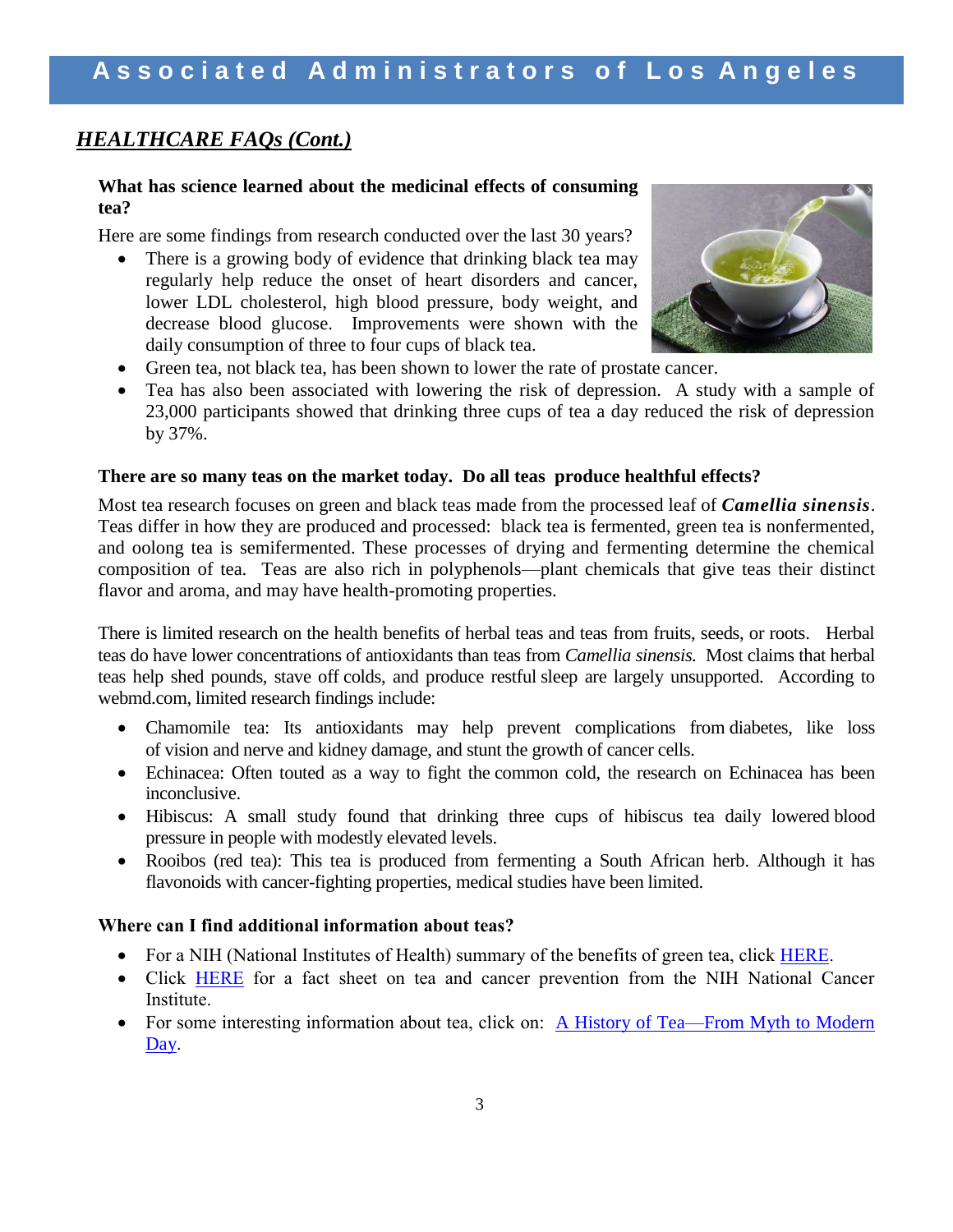# **ACSA REGION 16**

**Brown Bag Luncheon,** Thursday, February 25, at 12:00 **Pia Escudero,** Executive Director, Student Health and Human Services

Join Zoom Meeting <https://lausd.zoom.us/j/94886461846> Meeting ID: 948 8646 1846

**Trivia Night, Friday, March 5, at 5:00 p.m. – 6:30 p.m.** Preregister at: <https://forms.gle/ZE8NY25egeQarAaf7>

**Women in Leadership Summit,** Saturday, March 6, from 8 a.m. – 1:00 p.m. (Free) Keynotes **Joelle Hood** (Thriving Youniversity) and **Delores Lindsey** (*Leading While Female*) Breakouts:

- **Ileana Davalos,** Deputy Chief Human Resources Officer
- **Dr. Lisa Gonzales**, Chief Business Officer, Mt. Diablo Unified School District
- **Elena Jimenez & Martha Marquez**, School Mental Health Field Coordinators
- **Dr. Stepan Mekhitarian**, Glendale Unified School District,
- **April Ramos-Olona**, Administrative Coordinator, HR Induction & Credentialing
- **Michelle Windmueller**, The Inner Matrix

Registration<http://bit.ly/3aywQT2>

**Aspiring Administrators,** Tuesday, March 9, at 7:00 p.m. Semester Focus: Your Future is Now **Ileana Davalos**, Deputy Chief Human Resources Officer, LAUSD

Join Zoom Meeting <https://lausd.zoom.us/j/98236445657?pwd=MkFZU1pqbTZ1cVJveS9JTDRTeEE4Zz09> Meeting ID: 982 3644 5657 Passcode: ACSA

**SAVE THE DATE** – April 13 – *Leading While Female* – Book Study Begins



**BARBARA ESPINOSA**—Former principal of Florence Avenue School and former assistant principal of Fishburn Avenue School. Ms. Espinosa retired on February 4, 1992, and passed away on February 12, 2021.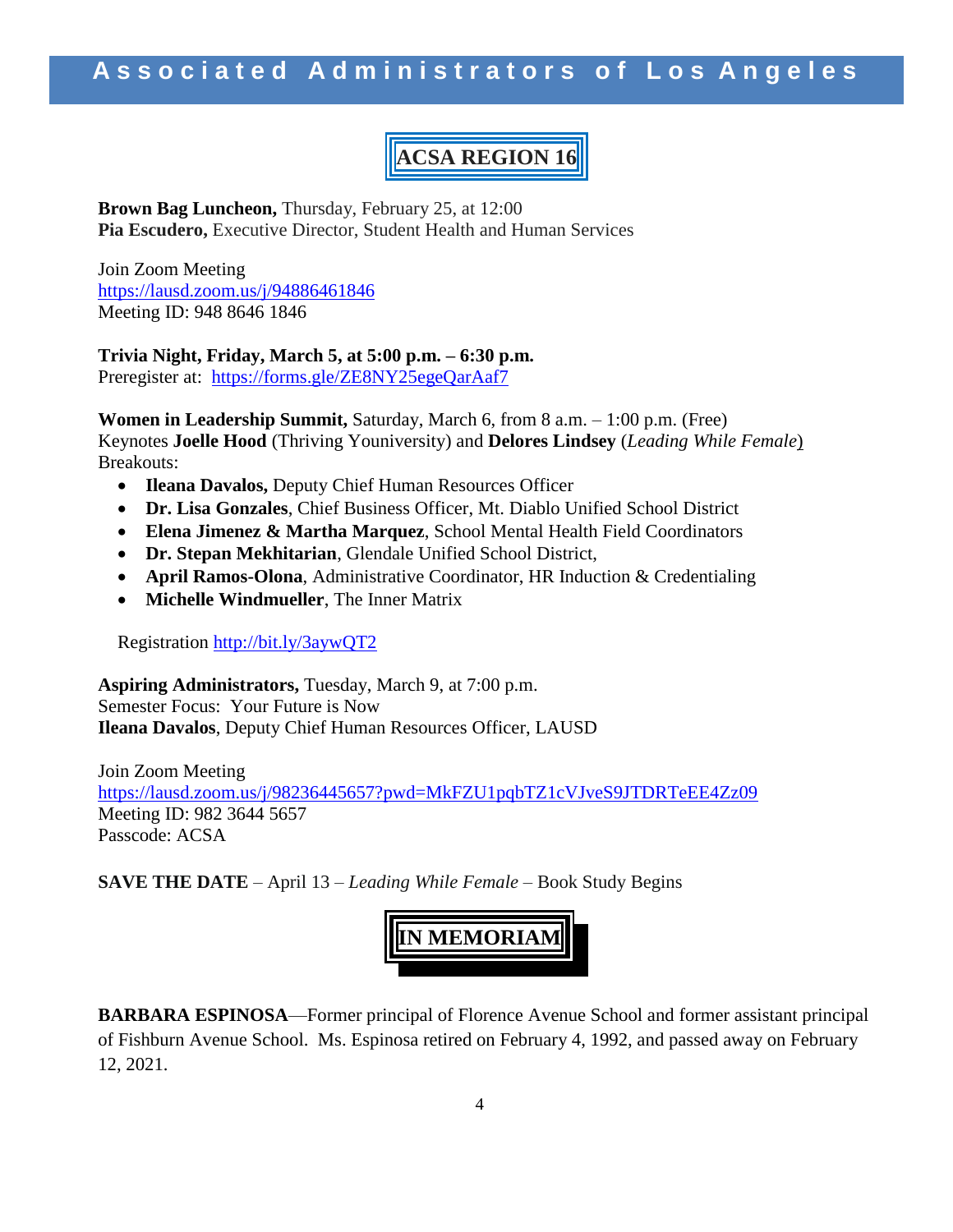

## **POSITIONS AVAILABLE**

*Note to Applicants: Please be advised that you are responsible for making sure all the District requirements have been met. Do not contact AALA for information regarding positions; for detailed requirements for positions and employment updates use the contact phone number provided in the announcement or visit the District website at* [http://www.lausdjobs.org](http://www.lausdjobs.org/) *classified or* <http://achieve.lausd.net/Page/1125> *certificated. Employees who change basis during the school year may not earn a full year of service credit and annualized employees who change their basis during the year may sustain an annualized settlement.* 

### **CERTIFICATED**

*Open to certificated and classified employees who meet the position requirements*

### *ASSISTANT PRINCIPAL, ELEMENTARY*

**186th Street Elementar School, Local District South, MST 38G, B Basis.** For more information, contact **Maria O. Ballesteros** at [maria.ballesteros@lausd.net.](mailto:maria.ballesteros@lausd.net) Application deadline 3:00 p.m., Wednesday, March 3, 2021.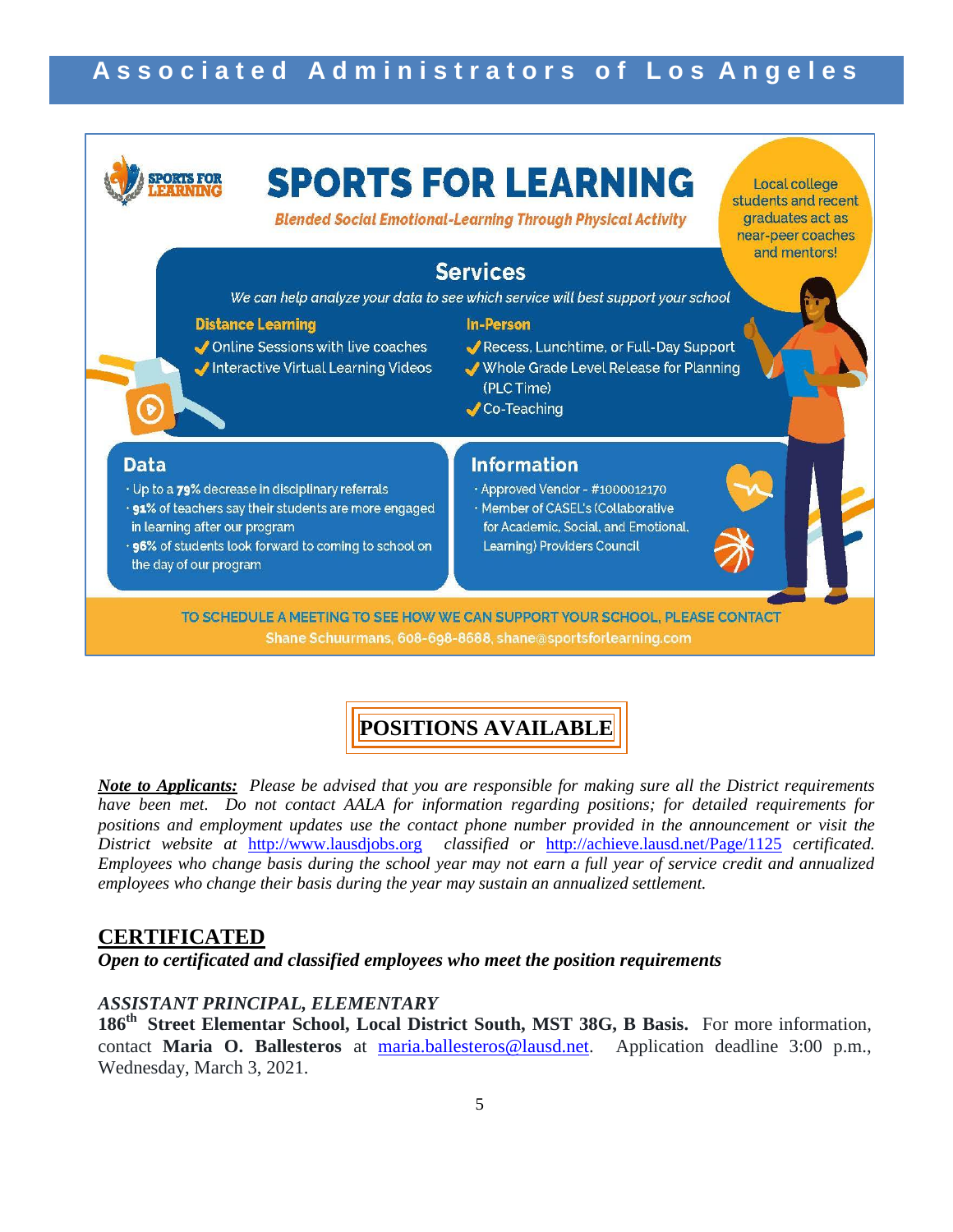## *POSITIONS (Cont.)*

### *PRINCIPAL, ELEMENTARY*

**Pinewood Avenue Elementary School, Local District Northeast, MST 40G, E Basis.** For more information, contact **Carmina Nacorda**, Community of Schools Administrator, at [cnn1617@lausd.net](mailto:cnn1617@lausd.net) or 818.252.5400. Application deadline is 5:00 p.m., Wednesday, March 3, 2021.

### *SPECIALIST, INSTRUCTIONAL TECHNOLOGY*

**Multilingual and Multicultural Education Department, Division of Instruction, MST 38G, E Basis.** For more information, contact **Franz Foldvary** at [franz.foldvary@lausd.net.](mailto:franz.foldvary@lausd.net) Application deadline is 5:00 p.m., Wednesday, March 3, 2021.

## **CLASSIFIED**

### *IT OPERATIONS MANAGER*

Information Technology Division, \$89.976 – \$111,996, 12-month position. For more information, click [HERE.](https://btserec.lausd.net/sap/bc/webdynpro/sap/hrrcf_a_posting_apply_emp?PARAM=cG9zdF9pbnN0X2d1aWQ9MDA1MDU2OTAwMjZFMUVEQjlBODA4QjA1NzhENDVDRUImY2FuZF90eXBlPUlOVA%3d%3d&sap-theme=sap_tradeshow_plus&sap-client=910&sap-language=EN) Application period is open until the position is filled

### *MOBILE DEVICE MANAGEMENT ADMINISTRATOR*

Information Technology Division, \$107,307 – \$132,834, 12-month position. For more information, click [HERE.](https://btserec.lausd.net/sap/bc/webdynpro/sap/hrrcf_a_posting_apply_emp?PARAM=cG9zdF9pbnN0X2d1aWQ9MDA1MDU2OTAwMTJGMUVFQjgwRTgzRTlBNDdFQTkyQTAmY2FuZF90eXBlPUlOVA%3d%3d&sap-theme=sap_tradeshow_plus&sap-client=910&sap-language=EN) Application period is open until the position is filled

### *DEPUTY DIRECTOR OF IT, CUSTOMER SUPPORT*

Information Technology Division, \$112,188 – \$138,888, 12-month position. For more information, click [HERE.](https://btserec.lausd.net/sap/bc/webdynpro/sap/hrrcf_a_posting_apply_emp?PARAM=cG9zdF9pbnN0X2d1aWQ9MDA1MDU2OTAwMjZFMUVEQjlBODAwNkMyMzczMERDQkMmY2FuZF90eXBlPUlOVA%3d%3d&sap-theme=sap_tradeshow_plus&sap-client=910&sap-language=EN) Application period is open until the position is filled

### **PREVIOUSLY ANNOUNCED POSITIONS**

| <b>CERTIFICATED POSITIONS</b> | <b>LOCATION</b>       | <b>CONTACT</b>       | <b>DEADLINE</b> |
|-------------------------------|-----------------------|----------------------|-----------------|
| <b>ASSISTANT PRINCIPAL,</b>   | Camellia Avenue       | Dr. Rafael Gaeta     | Wednesday       |
| <b>ELEMENTARY</b>             | ES                    | 818.252.5400         | February 24,    |
| MST 38G, B Basis              | <b>Local District</b> |                      | 2021            |
|                               | Northeast             |                      |                 |
| <b>ADMINISTRATOR OF</b>       | Office of School      | Raina Guadamuz       | Monday          |
| <b>OPERATIONS, DISTRICT</b>   | Climate, Culture,     | raina.guadamuz@lausd | February 22,    |
| <b>OPERATIONS</b>             | and Safety            | .net                 | 2021            |
| MST 49G, A Basis              |                       |                      |                 |
|                               |                       |                      |                 |
| <b>CLASSIFIED POSITIONS</b>   | <b>LOCATION</b>       | <b>CONTACT</b>       | <b>DEADLINE</b> |
| <b>FISCAL OVERSIGHT</b>       | <b>Charter School</b> | <b>Click HERE</b>    | Friday          |
| ADMINISTRATOR (ACCOUNTING)    | Division              |                      | February 19,    |
| $$107,736 - $134,232$         |                       |                      | 2021            |
|                               |                       |                      |                 |